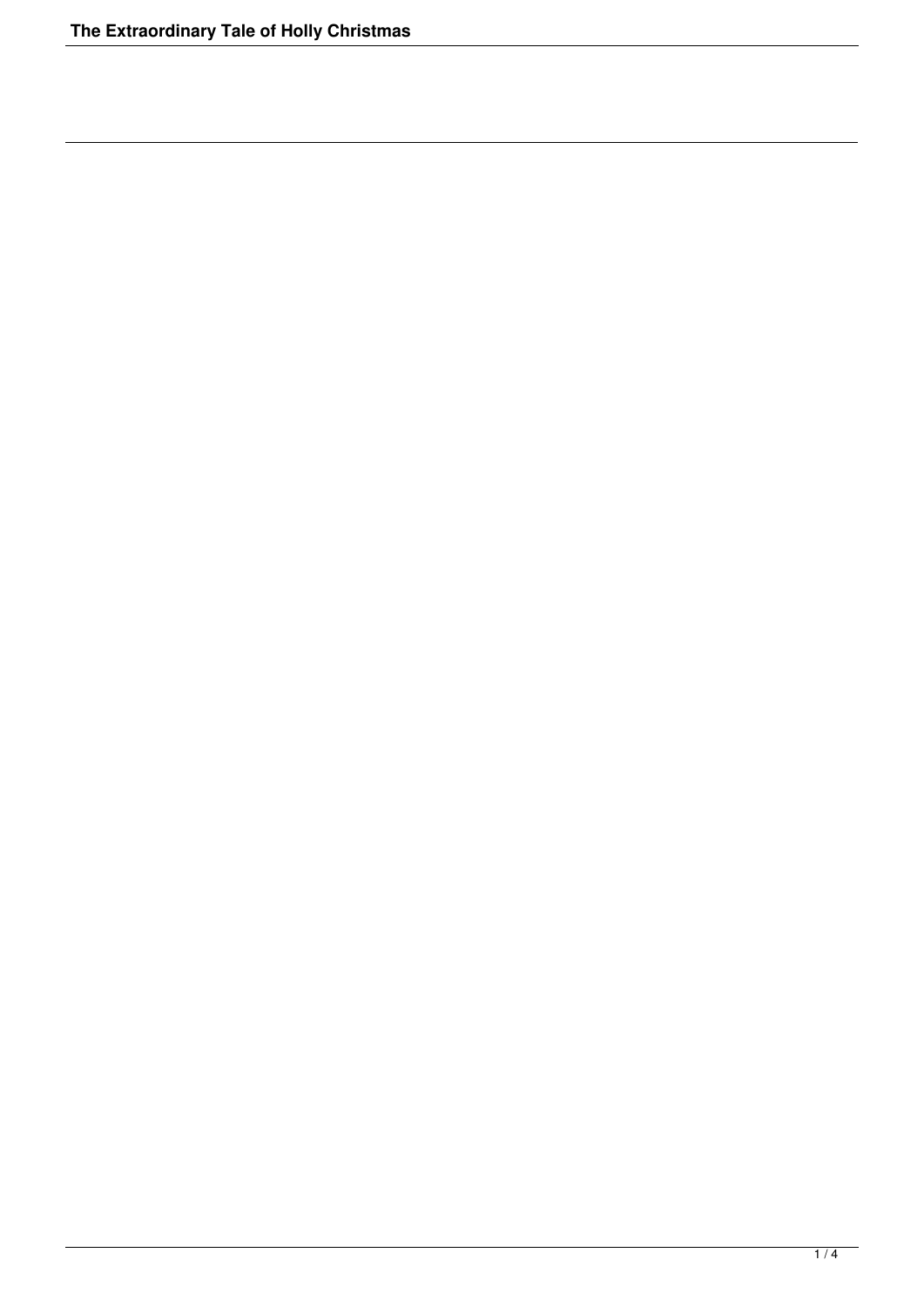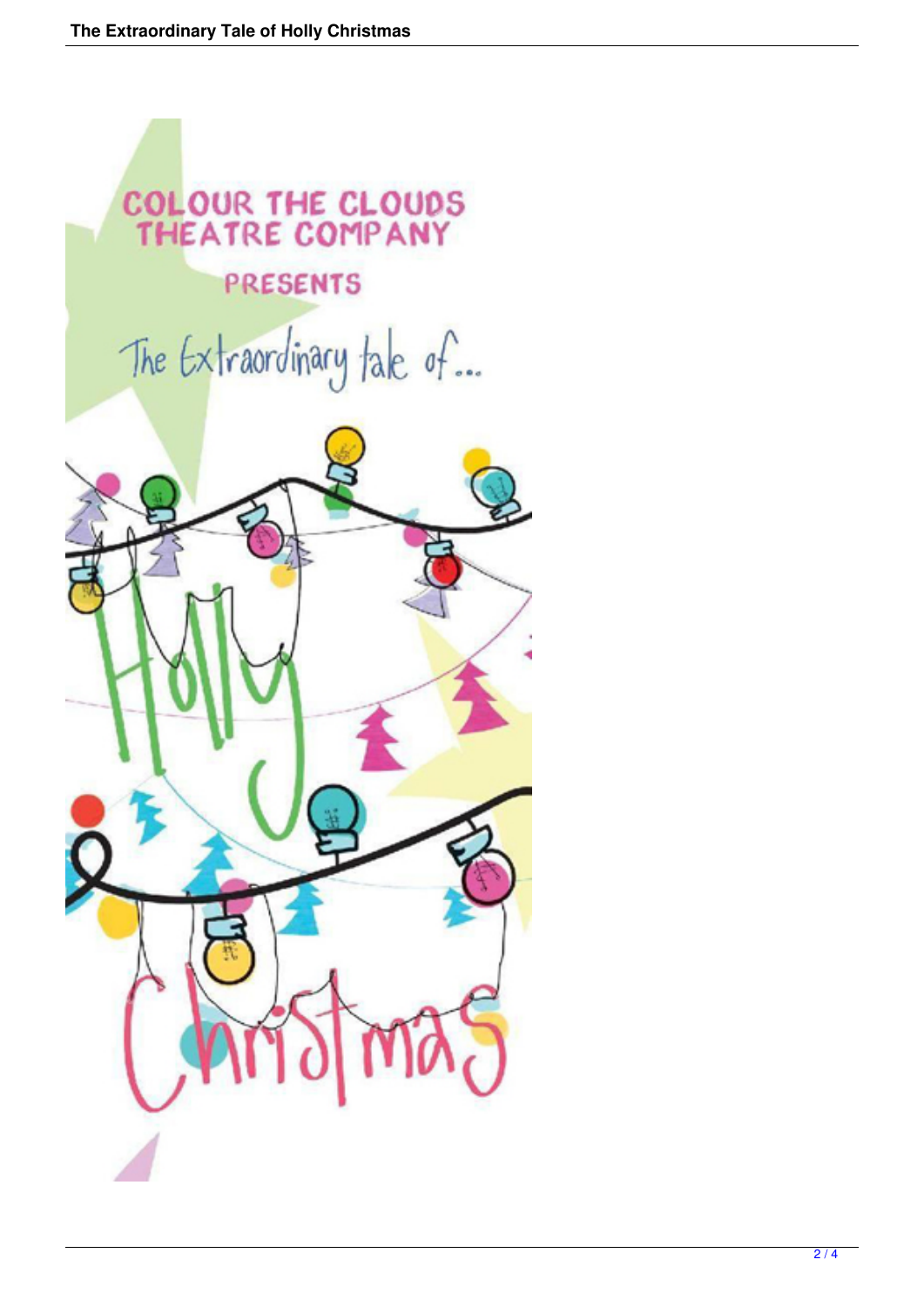## **The Extraordinary Tale of Holly Christmas**

 **at Lowry, Salford [Reviewed by Victoria Wilmot December 2017](the-extraordinary-tale-of-holly-christmas.html)**

*The Extraordinary Tale of Holly Christmas* is staged at The Lowry Theatre in Salford, from December 20-31st 2017 at The Aldridge Studio and is suitable for children aged 3 to 8. Presented by *Colour The Clouds* Theatre Company, and commissioned by The Lowry through its Association Artists programme, this original festive adventure is full of songs, puppetry, a little bit of magic and oodles of Christmas joy.

Holly Christmas (**Hollie Steel**) is clever, fun and fearless; full of energy and ideas, and all that she wants is for her dad ( **Richard De Winter**) to let some fun into his life and join in her adventures, but all Dad wants is for Holly to sit down and stay safe.

A magic book, a Christmas wish and two Elfish-ly brilliant Christmas helpers (**Jack Alexander** played Bob, and there was a cast change for Sparks so sadly I don't have the performers name) launch Holly on an adventure she'll never forget, creating everything she thinks Christmas should be and teaching Holly, and her Dad, what a perfect Christmas really should look like.

*The Extraordinary Tale of Holly Christmas* was brilliantly staged by **Joseph Colgan** and **Sar ah Birch**